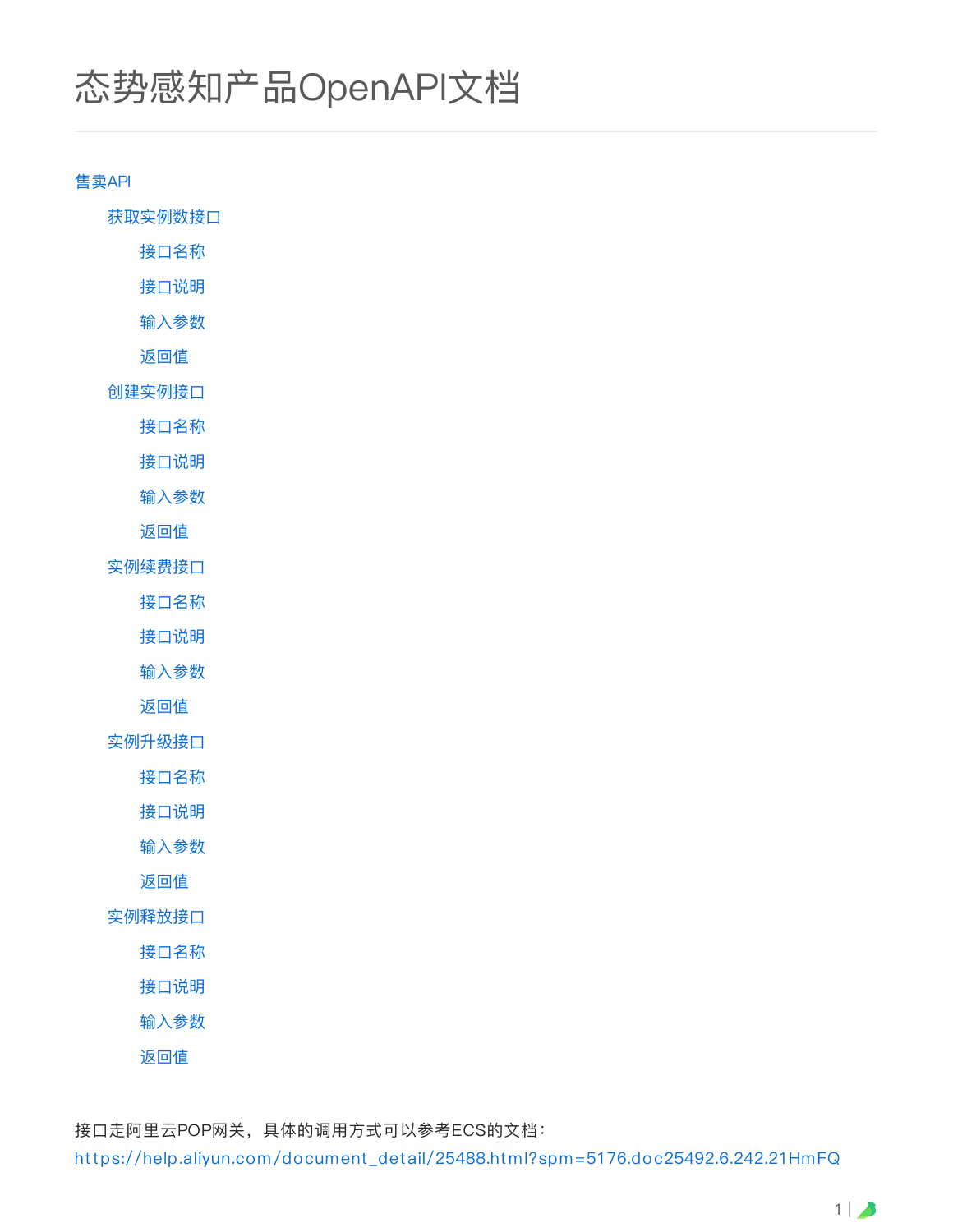## 接口域名: [sas-api.aliyuncs.com](http://sas-api.aliyuncs.com/)

#### SDK:

```
<dependency>
 <groupId>com.aliyun</groupId>
 <artifactId>aliyun-java-sdk-sas-api</artifactId>
 <version>2.0.1</version>
</dependency>
```
#### 示例:

```
public class SasApiPopTest {
    IAcsClient client = null;
    @Before
    public void init() throws ClientException {
        IClientProfile profile = DefaultProfile.getProfile("cn-hangzhou", "x
XX'', "XXX'');
        DefaultProfile.addEndpoint("cn-hangzhou", "cn-hangzhou", "Sas-api",
"sas-api.aliyuncs.com"); // 添加自定义endpoint。
        client = new DefaultAcsClient(profile);
    }
    /**
     * 取得反序列化的实例对象 当http status>=200且<300 表示API调用成功;当http status>
=300且<500 SDK抛ClientException;当http status >=500 SDK 抛
     * ServerException
    \star /
    @Test
    public void createInstanceSample() {
        CreateInstanceRequest describeRegionsRequest = new CreateInstanceReque
st();
        describeRegionsRequest.setVersionCode("level1");
        describeRegionsRequest.setBuyNumber(1);
        describeRegionsRequest.setDuration(1);
        describeRegionsRequest.setPricingCycle("Month");
```
 $2 \mid \bullet$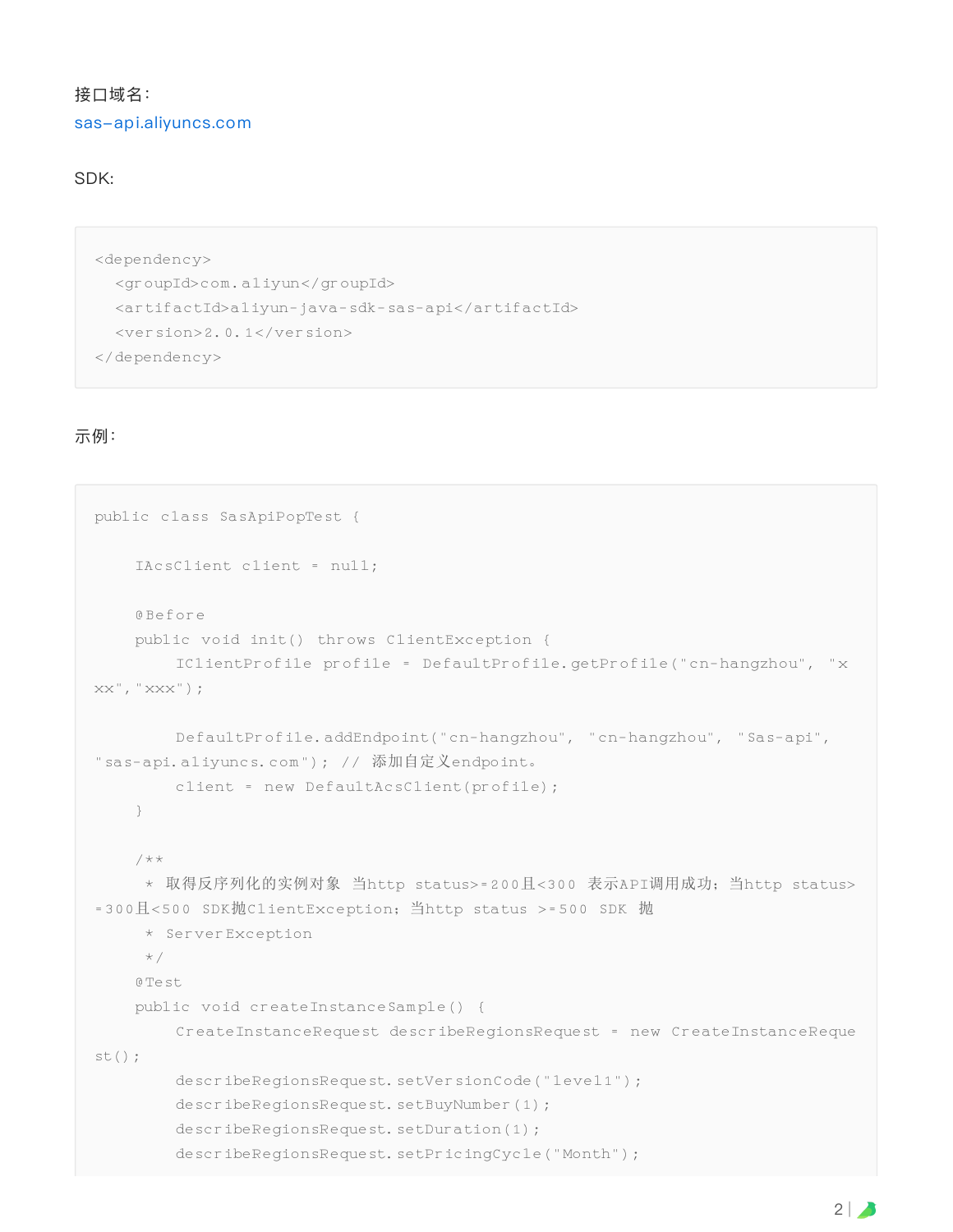```
describeRegionsRequest.setOwnerId(1217259133477183L);
        describeRegionsRequest.setClientToken("bbb");
        // describeRegionsRequest.setIsAutoRenew(false);
        try {
            CreateInstanceResponse response = client.getAcsResponse(describeR
egionsRequest);
            // todo something.
            System.out.println(JSONObject.toJSONString(response));
        } catch (ServerException e) {
            e.printStackTrace();
        } catch (ClientException e) {
            e.printStackTrace();
        }
    }
}
```
# 售卖API

# 获取实例数接口

#### 接口名称

GetInstanceCount

#### 接口说明

实例数为用户的ECS和RDS实例数之和,由于态势感知按照实例数定价,所以调售卖接口之前需要先查出用户 的实例数,然后作为参数调用各个售卖接口.

注意:为防止0元购买,当用户名下没有机器时,该接口会返回1.

#### 输⼊参数

| 字段      | 类型   | 是否可选 | 说明                       |
|---------|------|------|--------------------------|
| Ownerld | Long | 必选   | 资源使用者的用户ID,<br>虚商BID模式必传 |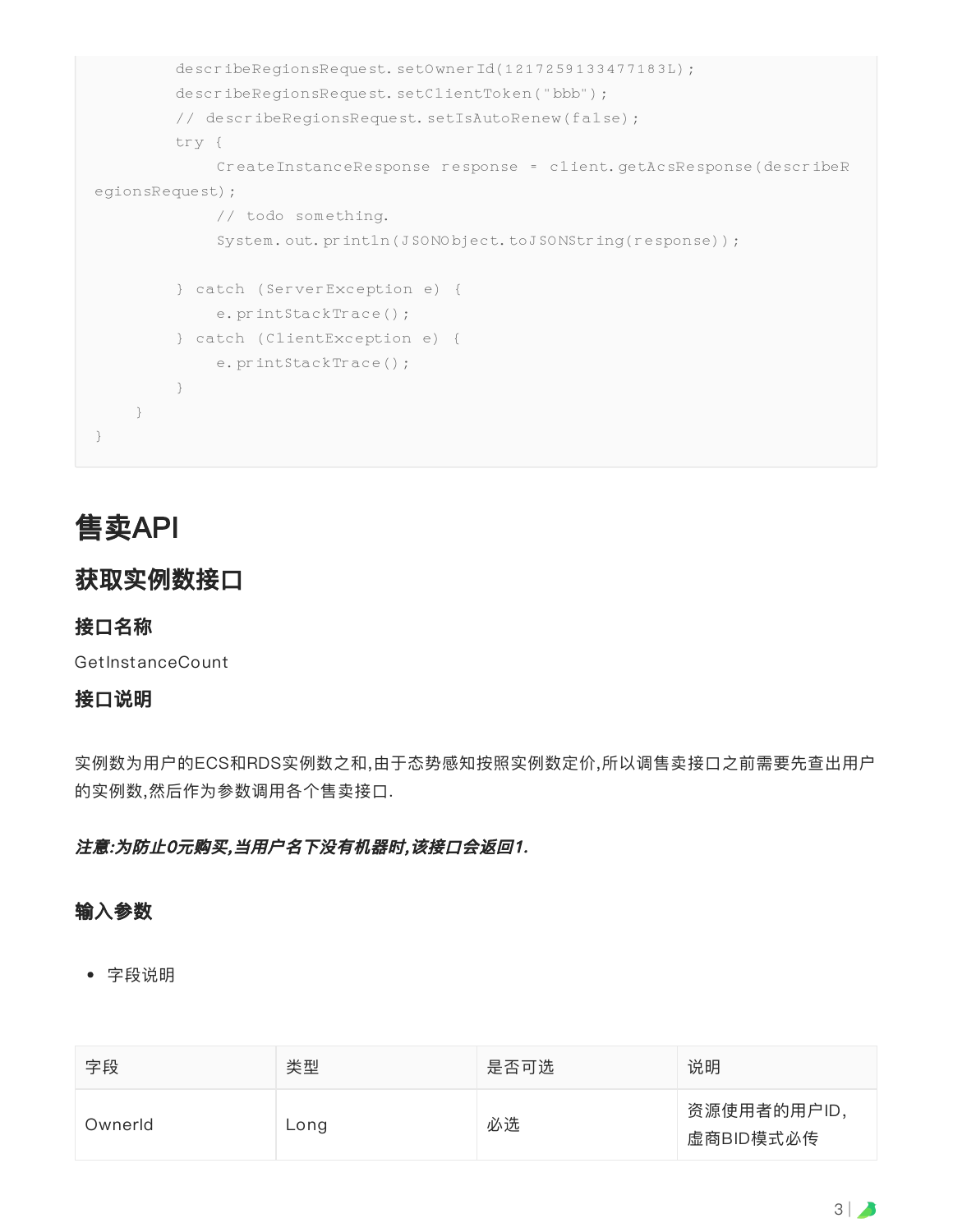## 返回值

字段说明

| 字段             | 类型             | 说明     |
|----------------|----------------|--------|
| Data           | Integer        | 实例数    |
| <b>Success</b> | <b>Boolean</b> | 请求是否成功 |
| RequestId      | String         | 请求ID   |

错误码说明

# 创建实例接⼝

## 接口名称

**CreateInstance** 

#### 接口说明

对于预付款商品,接口会同步扣款, 目前对于单个用户,只能创建一个

## 输⼊参数

| 字段          | 类型      | 是否可选 | 说明                       |
|-------------|---------|------|--------------------------|
| Ownerld     | Long    | 必选   | 资源使用者的用户ID,<br>虚商BID模式必传 |
| ClientToken | String  | 必选   | 幂等token                  |
| Duration    | Integer | 必选   | 购买时长                     |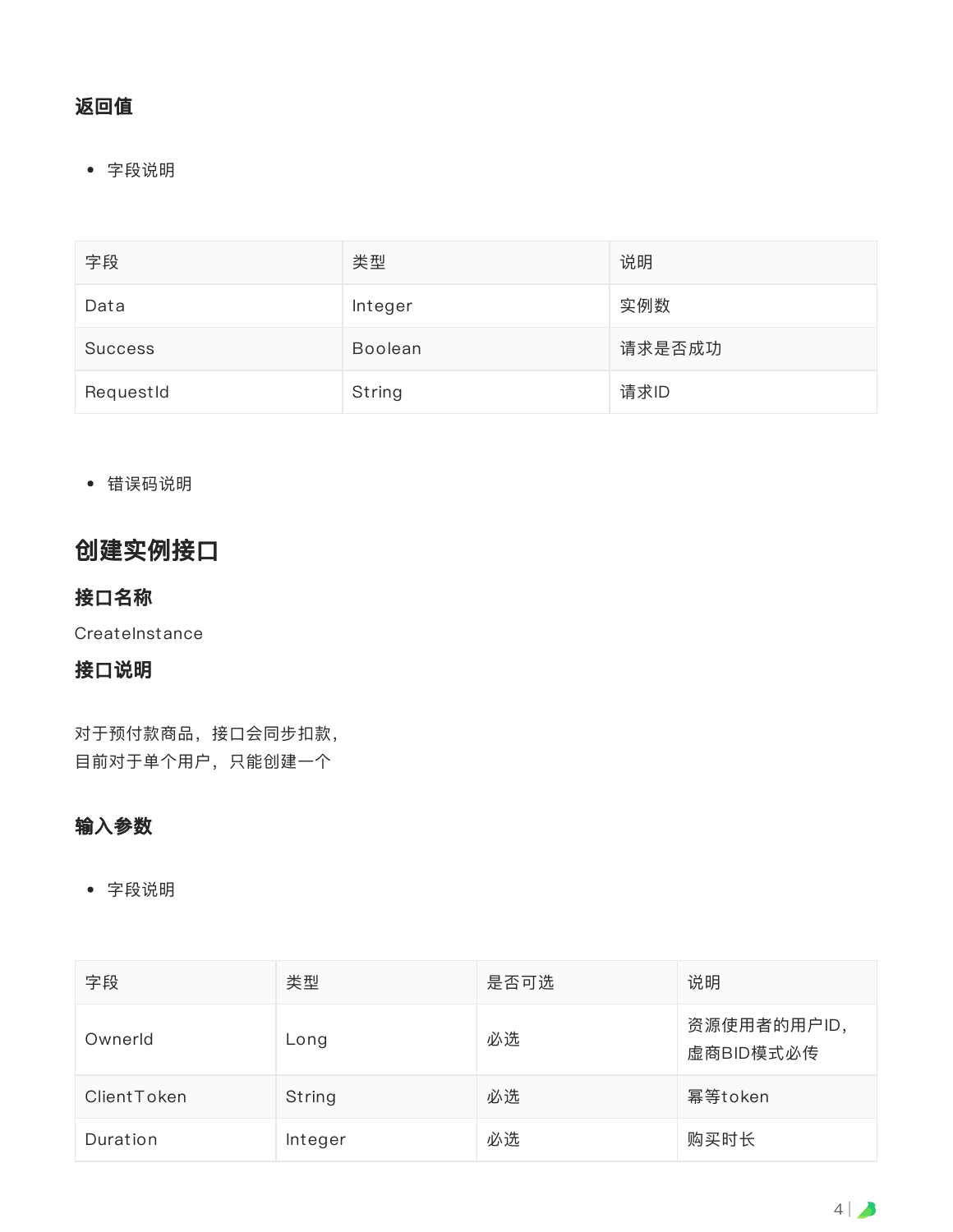| PricingCycle       | String         | 必选 | 计费周期 Year,Month                                  |
|--------------------|----------------|----|--------------------------------------------------|
| VersionCode        | String         | 必选 | 版本编码<br>"level1"表示专业版,"I<br>evel2"表示企业版          |
| BuyNumber          | Integer        | 必选 | 用户实例数<br>(通过GetInstanceCou<br>nt接口获取,<br>后端会做校验) |
| <b>IsAutoRenew</b> | <b>Boolean</b> | 可选 | 是否自动续费,默认否                                       |
| AutoRenewDuration  | Integer        | 必选 | 自动续费的时长,<br>单位为月,<br>自动续费时必选                     |

#### 返回值

字段说明

| 字段         | 类型     | 说明               |
|------------|--------|------------------|
| Orderld    | String | 订单id             |
| Instanceld | String | 实例id, 代表态势感知这个服务 |
| RequestId  | String | 请求ID             |

错误码说明

# 实例续费接口

## 接口名称

RenewInstance

## 接口说明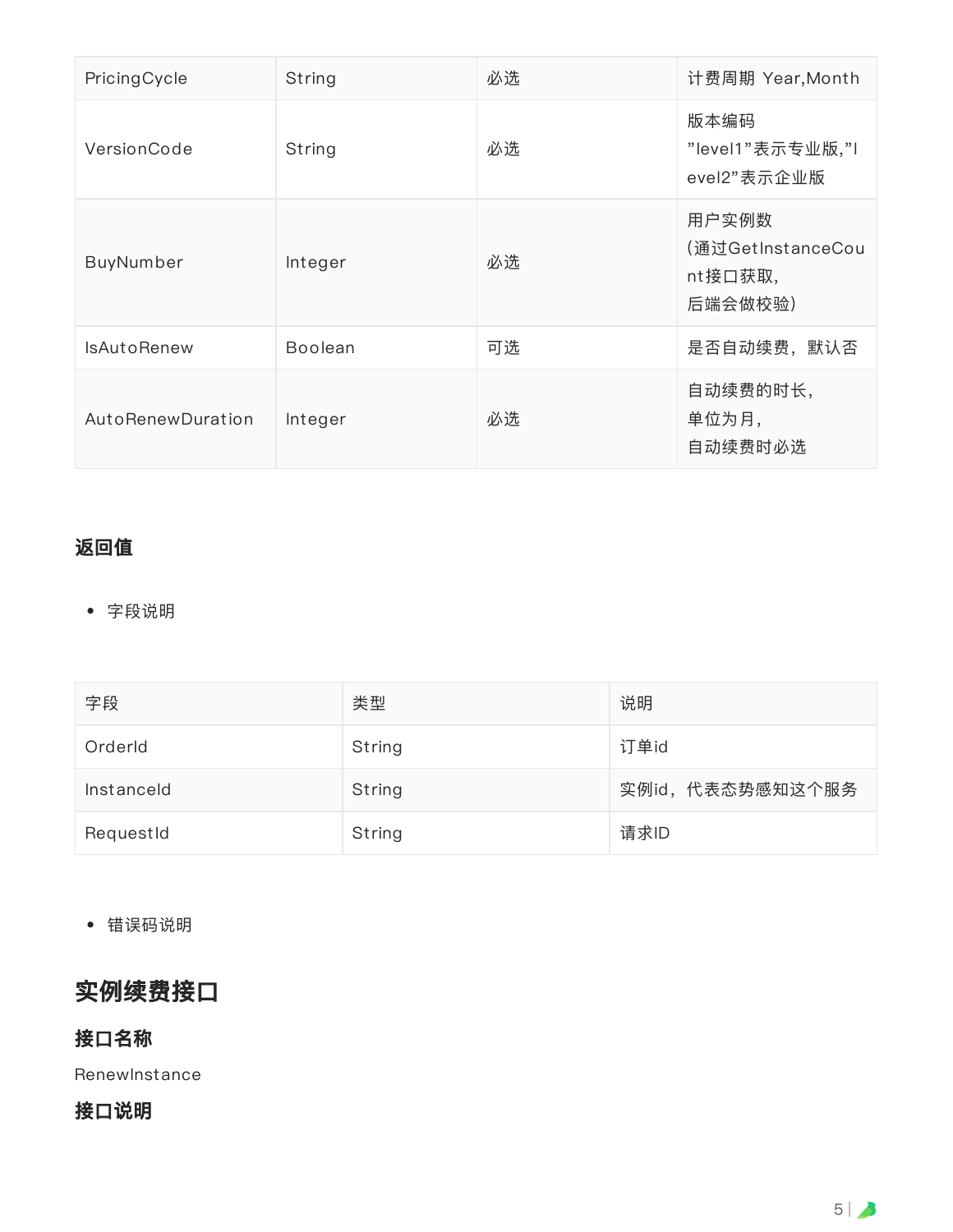⼀个实例续费,续费的开始时间,以当前实例的到期时间为准。被续费的实例必须是未释放的。

## 输⼊参数

字段说明

| 字段           | 类型      | 是否可选 | 说明                                               |
|--------------|---------|------|--------------------------------------------------|
| Ownerld      | Long    | 必选   | 资源使用者的用户ID,<br>虚商BID模式必传                         |
| Instanceld   | String  | 必选   | 续费的资源实例ID                                        |
| ClientToken  | String  | 必选   | 幂等token                                          |
| Duration     | Integer | 必选   | 续费时长                                             |
| PricingCycle | String  | 必选   | 计费周期 Year, Month                                 |
| BuyNumber    | Integer | 必选   | 用户实例数<br>(通过GetInstanceCou<br>nt接口获取,<br>后端会做校验) |

# 返回值

字段说明

| 字段        | 类型     | 说明   |
|-----------|--------|------|
| Orderld   | String | 订单id |
| RequestId | String | 请求ID |

错误码说明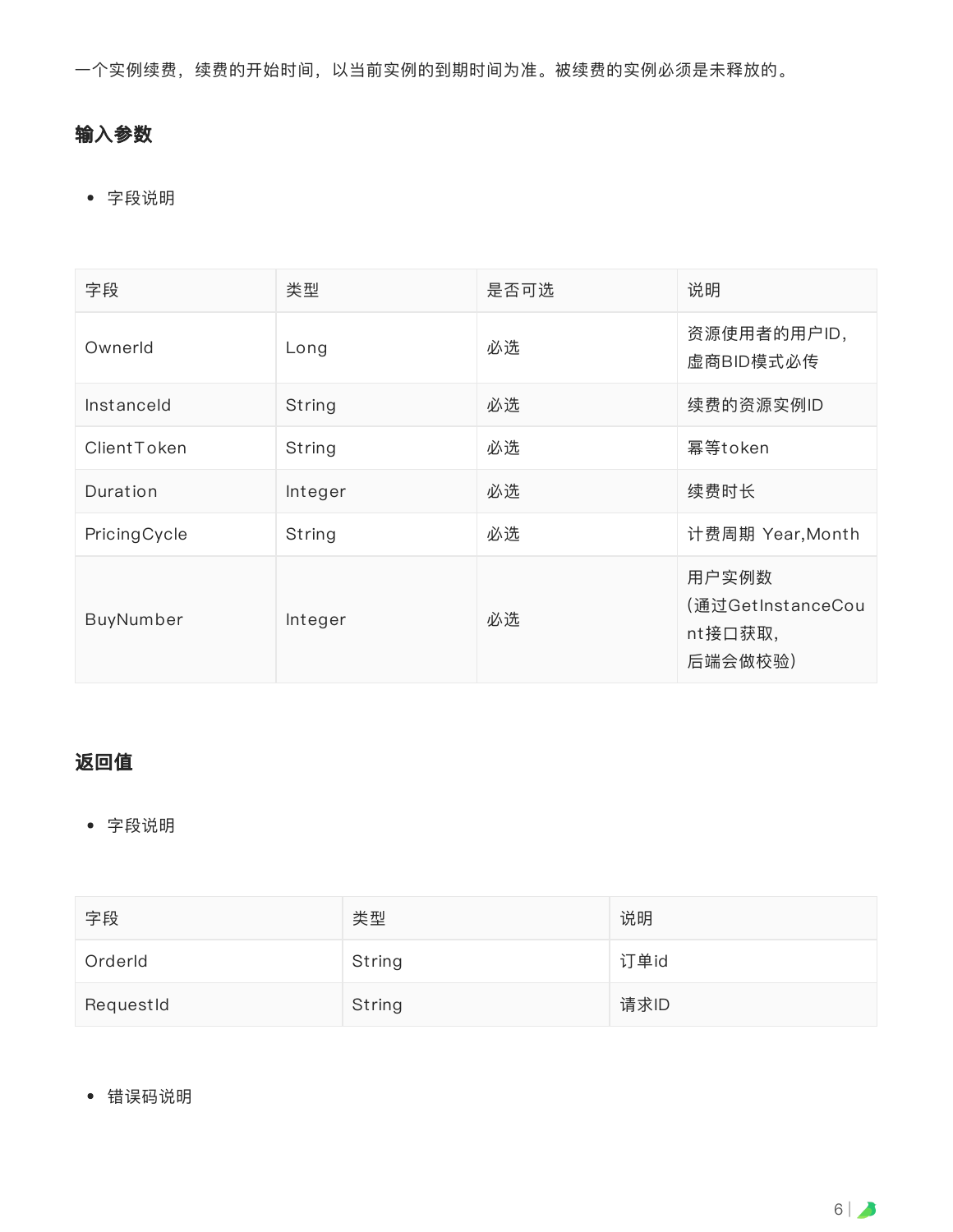# 实例升级接口

#### 接口名称

UpgradeInstance

#### 接口说明

升级实例配置,只能往上升。

#### 输⼊参数

字段说明

| 字段          | 类型      | 是否可选 | 说明                                               |
|-------------|---------|------|--------------------------------------------------|
| Ownerld     | Long    | 必选   | 资源使用者的用户ID,<br>虚商BID模式必传                         |
| Instanceld  | String  | 必选   | 升级的资源实例ID                                        |
| ClientToken | String  | 必选   | 幂等token                                          |
| VersionCode | String  | 必选   | 版本编码<br>"level1"表示专业版,"I<br>evel2"表示企业版          |
| BuyNumber   | Integer | 必选   | 用户实例数<br>(通过GetInstanceCou<br>nt接口获取,<br>后端会做校验) |

### 返回值

| 字段         | ᆩ    | . n m |
|------------|------|-------|
| $\sim$ 120 | ____ | 况明    |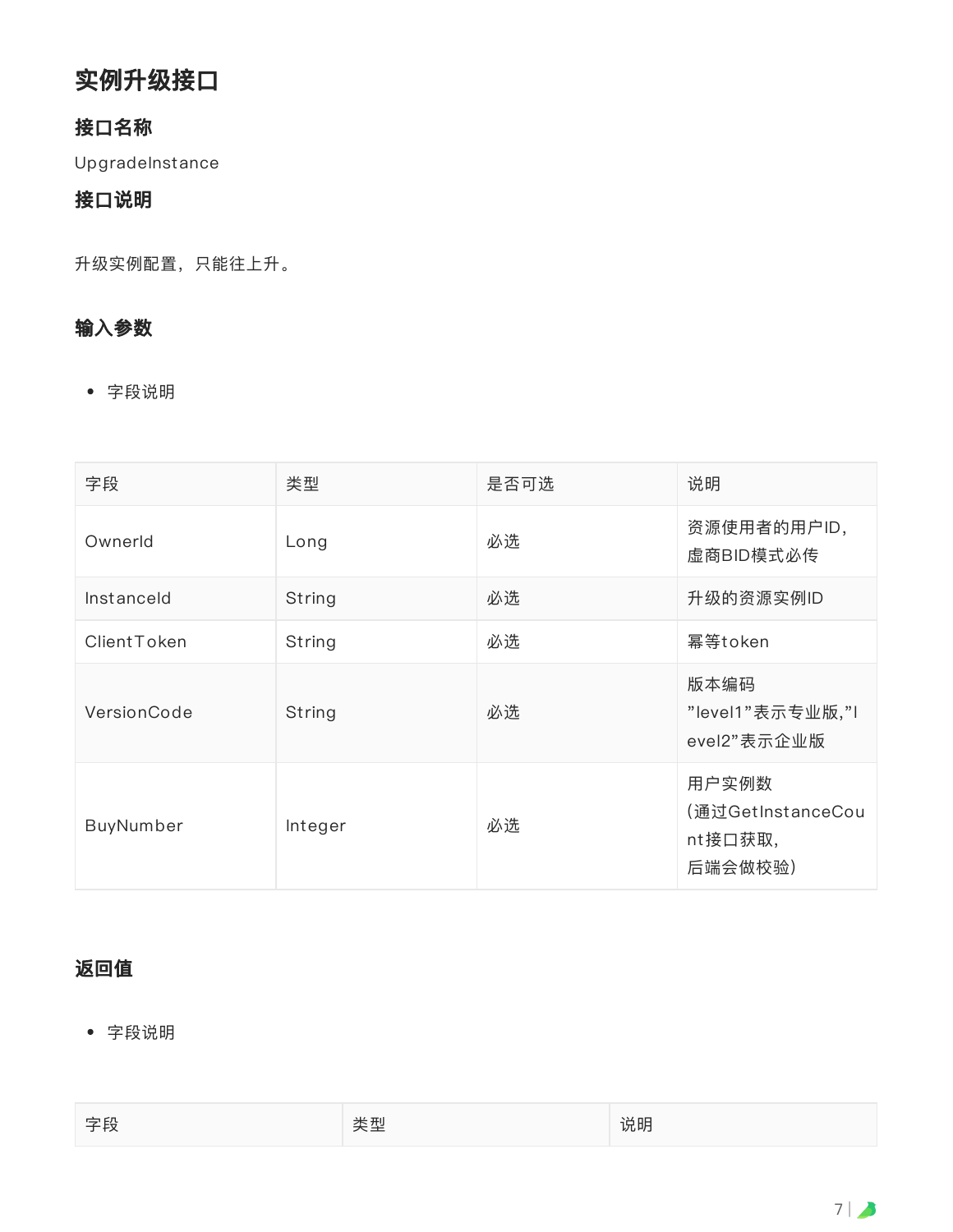| Orderld   | String | 订单id |
|-----------|--------|------|
| RequestId | String | 请求ID |

错误码说明

# 实例释放接口

#### 接口名称

**RefundInstance** 

#### 接口说明

释放实例,对于预付费的,会有退款

#### 输⼊参数

字段说明

| 字段         | 类型     | 是否可选 | 说明                       |
|------------|--------|------|--------------------------|
| Ownerld    | Long   | 必选   | 资源使用者的用户ID,<br>虚商BID模式必传 |
| Instanceld | String | 必选   | 释放的资源实例ID                |

#### 返回值

| 字段        | 类型     | 说明   |
|-----------|--------|------|
| RequestId | String | 请求ID |